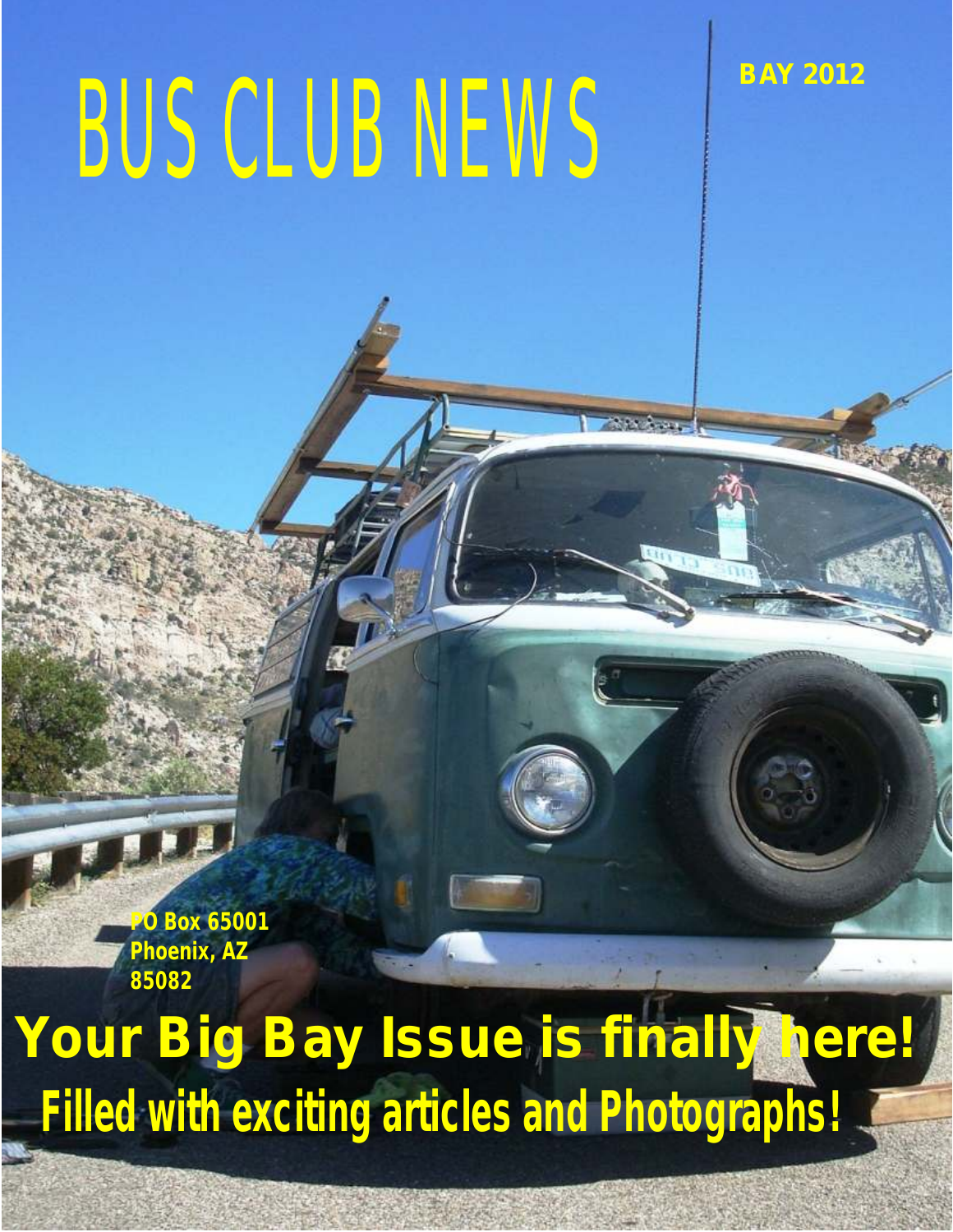#### **Behind the** the<br>Wheel Wheel



the dork is dead! long live the dork of york!

PERA-dise the club's new venue will blow you away!!!

colossal cave raffle bus update and much much more!!!

o TP in the loo. Stale coffee. Burnt points. Oh Richard we were just kidding! Ever since our Bay Driving, Bayoudwelling Buddy took his **last off ramp** we've had nothing but trouble around the news office and we're pretty sure an apparition is participating in some **payback.** Okay so it's possible **Richard York** took some heat from the News over his adoration of Bay Westies and sturdy defense of Yuma but it was all in good fun. If it seems stretchful to connect strange goings on at the headquarters of this respected periodical consider this: at JJXVI this reporter was lured into a Honey Trap by the lovely spouse of one of the campers (only the highest standards of journalism prevent us from identifying the culprit whose last name rhymes with Burnite.) Plied with flattery and alcohol we soon found ourselves helplessly restrained to a lawn chair and surrounded by an angry mob of pitchfork-carrying **Yumans intent on Revenge!** Richard stepped out of the crowd and approached stirring a can of canary-yellow paint and grinning like a man about to win a raffle bus. To the glee of his fellow conspirators he recounted the many slanders against his home town including an especially-egregious article asserting that Yumans had a lot of time on their hands which brought him to the can he was carrying, *"To help you never forget what it feels like to watch paint dry!"* Ever since that traumatic event we've held deep respect for Rich and his evil sense of humor to the point of actually pretending to like the fat chick double

cab he acquired for chicken feed (which apparently passes for currency in Roll.) Just as this last line was typed the typewriter jammed on the letter "Y" to the point we retreated to the beer

fridge; reinforcements in hand we returned to the job only to find a  $\odot$  typed on the page. Richard, enough already leave us alone and let us get on with this year's **Tribute to Bays!** That's right folks; it's May and that means Bay around these parts. Every image you see in this month's edition will include a Bay Window Bus (or a split if a hot chick is standing by it which Richard would have wanted us to do.) We're stoked about other



recent developments around the club including the new general meeting venue at the **Pera Club** and progress made with Raffle Bus donations. **Once again Wolfsburg West pounced on the Wish List donating thousands of dollars in parts;** Visit our website for the latest updates! And if you missed any of this month's events at **Colossal Cave, Walterdome Campout, Raffle Bus Work Parties** or **Mt. Pinal** shame on you; your bus isn't going to drive itself!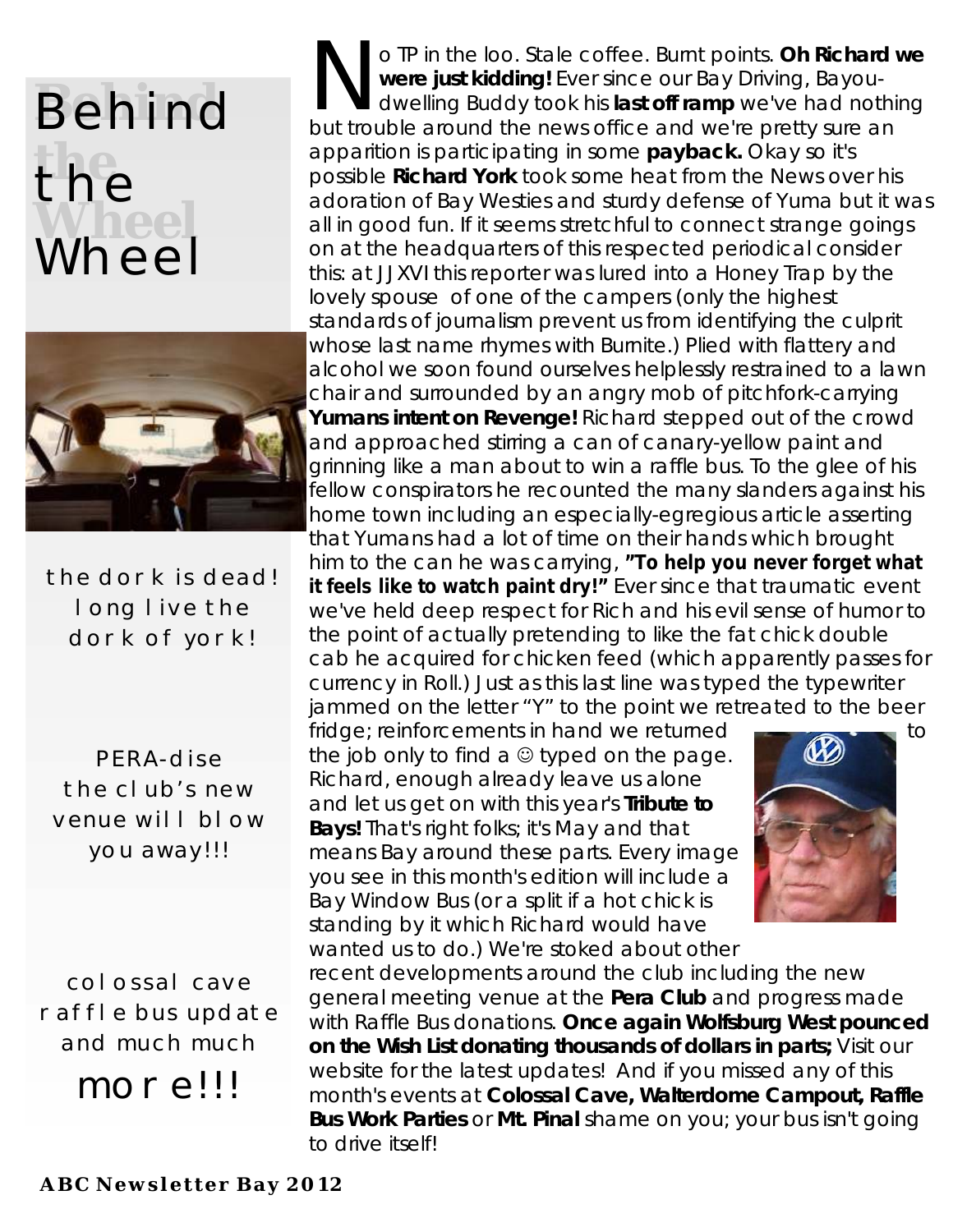re we a Bus Club or a Daisy Red Rider Club? As this dramatic<br>photo illustrates certain members of the club have been taking<br>aim at our reputation as peaceful, bay driving, stink foot hippies<br>One of our reporters witnessed aim at our reputation as peaceful, bay driving, stink foot hippies. One of our reporters witnessed a gun rack mounted in a bay single cab (although it was being used to support several pine-scented air

fresheners.) We urge those campers feeling the need to pack heat to be judicious and not knock all the cans over before the editor gets a shot. We also would appreciate better lighting so we can see what we're plinking no matter what time of night it is. Lastly, if the president invites you to "come have a blast" you might want to sport ear plugs.



#### 2012 Bus Club Board

President Gary Lampinen – gjlampinen2@gmail.com Vice Prez Mike Baleda – <u>mbaleda@gmail.com</u> Secretary Brigit lles <u>brigitiles@yahoo.com</u> Treasurer Nancy Axtell **pugzilla@msn.com** Membership Coordinator Chris Lee vwlady67@hotmail.com Events Coordinator Craig Stradling craigastradling@hotmail.com Sargent at Arms – Bryan Fenwick boat4uea@cox.net Good information & Legal Stuff The Arizona Bus Club is an official non-profit organization. That means your donations to our club are tax deductible. Consult your tax advisor, then donate till it hurts!

The club's general meeting takes place on the third Wednesday of the month at the Pera Club 1 East Continental Drive, Tempe, AZ 85281. This is our new venue and they don't serve food so eat a hearty meal before showing up!

Membership dues are \$20 per year. Ya, I know, but what can you do? Send your check or M.O. payable to Arizona Bus Club to PO Box 65001 Phoenix, AZ 85082. We'll do our best to ensure you receive this quality publication throughout the year & keep you up to date on Bus Club activities.

If seeing your ABC friends at meetings, work parties, campouts or at the local pub isn't enough you can now communicate with each other via the Arizona Bus Club Yahoo Group. It's better than two cans & a piece of string! To join, simply send an e-mail to arizonabusclub-subscribe@yahoogroups.com & get ready to have more fun than your local law will allow.

Dis claimer: Dis be da part where we shrug responsibility. The views & opinions expressed in this newsletter are those of the individual contributors and are not necessarily those of the board, general members, casual acquaintances or the editors unless otherwise stated. No Arizona Bus Club board member or general member, past or present, shall be held liable for any damages, death, injury or harm resulting from the use or misuse of any information contained in the newsletter or of the newsletter itself. We have a really really good legal team & we're not afraid to defend ourselves. Enjoy your News online in Color at www.arizonabusclub.com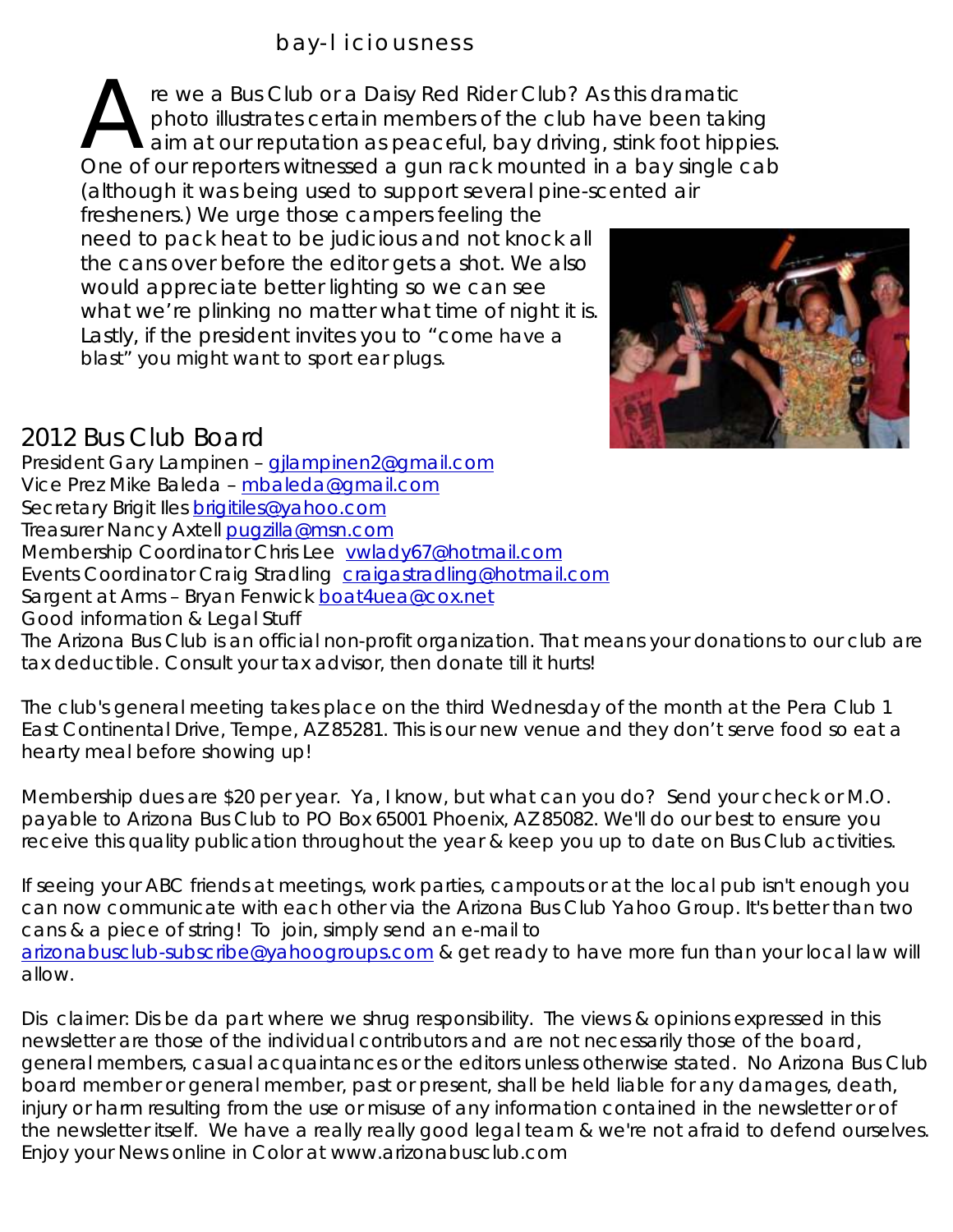#### when asked what Colossal Cave Meant, our answer though correct ... exclu lest it be mistaken for

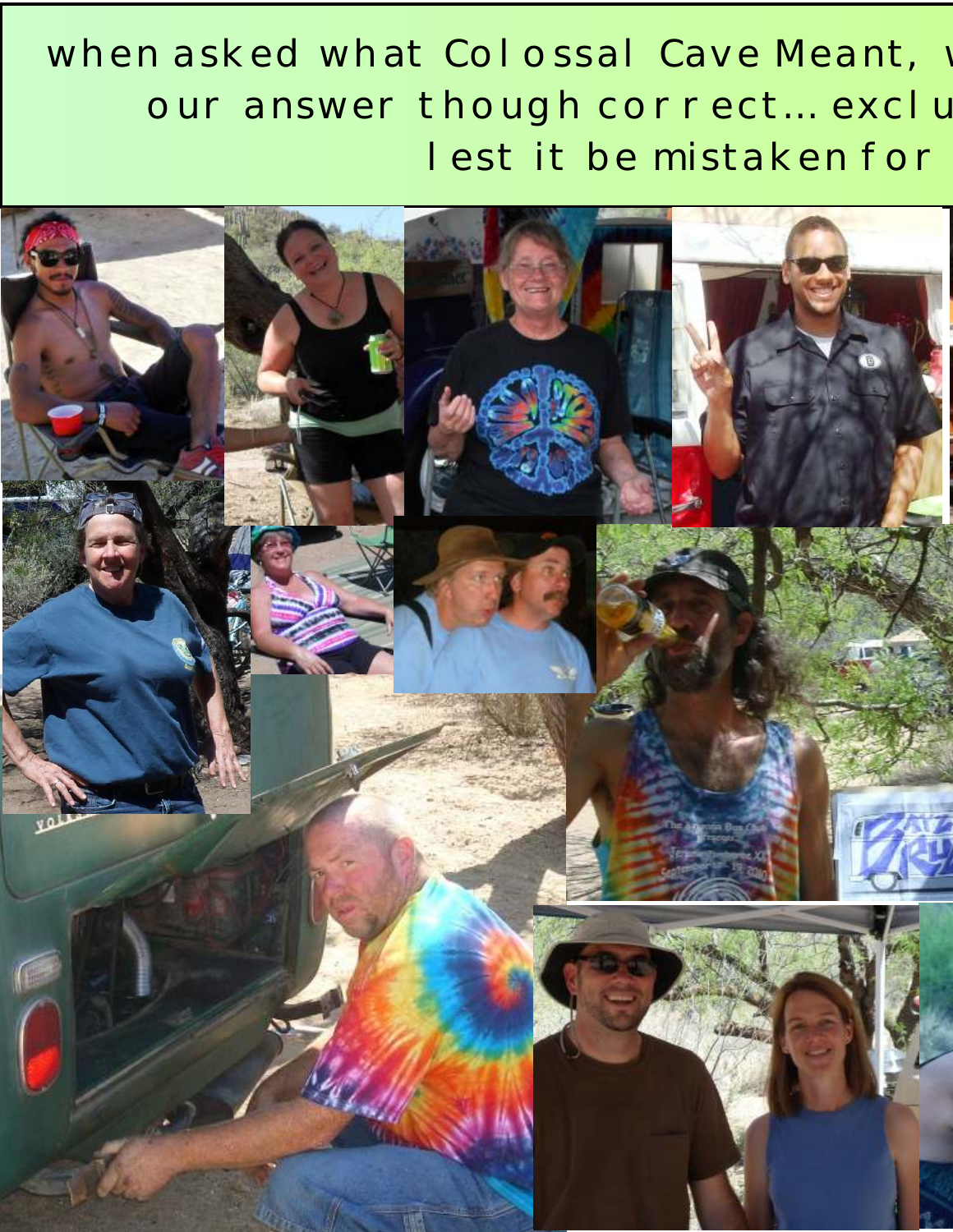#### we replied there's no water or pavement ded details from our sect more cult-rel ated ensl avement geez...

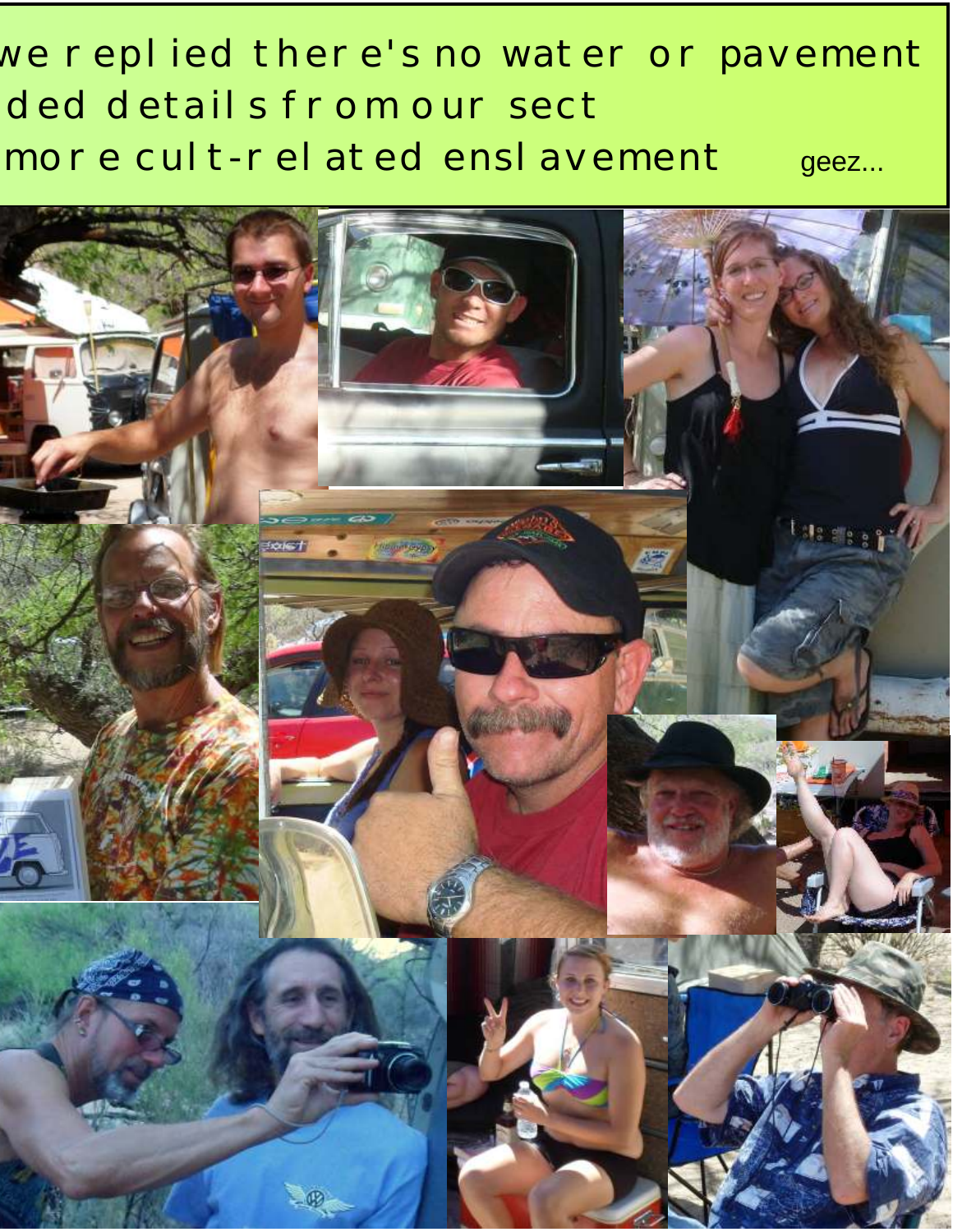# Coming Events

**Coming Events: These are show & to win the raffle bus are still only events we heard rumors of or are fifty cents apiece. planning. More info is usually End of October Mad Chad's**  available on www.thesamba.com Haunted Halloween Campout **under 'Community'. There are Extravaganza, more info to come.** some good ones. You decide Sometime November - Buses by **which. the River. Yuma Arizona**

**Every Saturday Morning when Party at White Tanks we're not camping out join us at** 

#### HOLY ROAD TRIP BATMAN THERE'S A LOT GOING ON!

**December 7th – 9th ABC Christmas** 

**Raffle Bus Work Parties at 6425 East If you're looking to plan a campout Thomas in Scottsdale. PLEASE go on or want an event listed please the Yahoo group first and double contact us & we'll do our best to check somebody will be there to post it! unlock the door and guide the work!**

**May 26th Kelley's Bugs in the Pines Prescott, Arizona June 6th – 10th VTO Presents their Blackstar Campout in Chino Valley California. Shud B Gud. June 10th VW California Classic June 20th ABC General Meeting at 1 West Continental in Tempe at the SRP's PERA Club. July 27th – 29th KOA Kampout Flagstaff, Arizona August 3rd – 5th Potential Rim Campout September 21 ABC - 23 VW Jamboree XXII At the Gold King Mine near Jerome Arizona, Tickets** 



Ron drew a crowd while pitching this tent.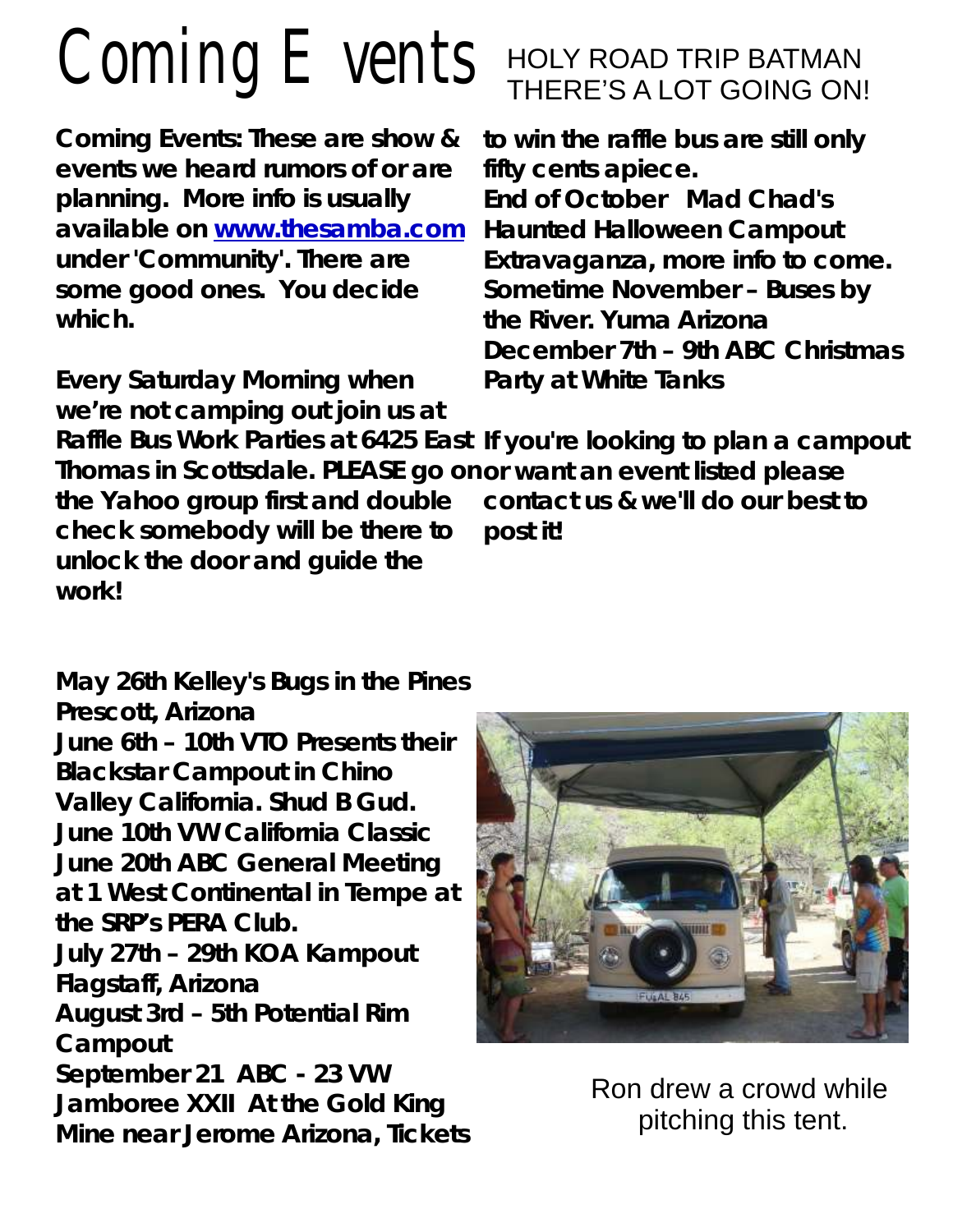## More News!!!

**This month's lucky page 7 is Chris Lee did her magic once devoted to everything we couldn't again and the result is a piece of fit Behind the Wheel including art that honors both the centennial extolling the virtues of our new of our state and the history of your meeting location at the PERA Club old wreck. Contact Chris for in Tempe. What a Score this place availability as they are going fast is with greenbelt, ramadas and a at only \$20. 480-241-7025. In Raffle luxurious meeting room complete Bus New you already know that with fully stocked bar! Our days of Wolfsburg West kicked in several competing with piped in mariachi music are over! Okay so here's the 411: the new location is owned and managed by Salt River Project and is located at the very western end of Continental street in Tempe.**  Freshman Events Coordinator Craig<br>
Stradling convinced the big wigs at <sub>thousand</sub> dollars in donations but Stradling convinced the big wigs at thousand dollars in donations but<br>SRP that having a bunch of old<br>
We's in the parking lot every 3rd<br>
more is on the horizon from other<br>
Wednesday would somehow be a<br>
generous vendors an **for? Howabout solid copper ABC license plates? Events Coordinator**